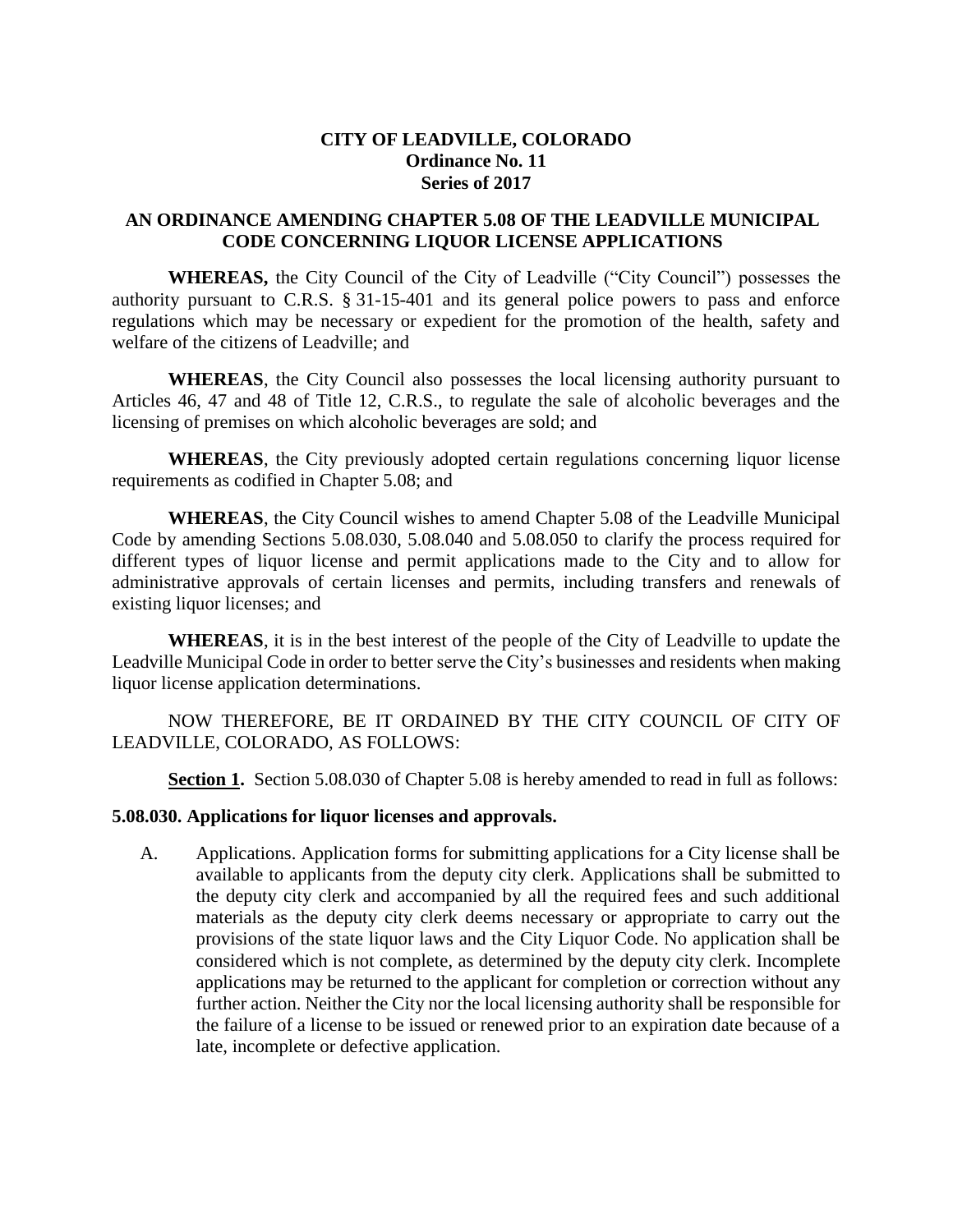- B. Processing and Investigation. The deputy city clerk will receive and process all applications, including conducting or directing investigations of the character, record and reputation of applicants and managers, and inspection of the licensed premises.
- C. Local Licensing Authority Determinations and Public Hearings. Applications requiring local licensing authority determination will then be scheduled for consideration by the local licensing authority.
	- 1. The local licensing authority shall cause to be posted and published public notice of any hearing as required by state liquor laws.
	- 2. At least five (5) days before the public hearing, the deputy city clerk shall send a letter to the applicant by certified mail or, if requested by applicant, electronic mail, read receipt requested, enumerating the results of any and all investigations performed by the deputy city clerk. The letter shall be available for public inspection at least five (5) days prior to the hearing.
	- 3. The local licensing authority shall have the power to administer oaths and issue subpoenas to require the presence of persons and the production of papers, books and records necessary to the determination of any hearing which the local licensing authority is authorized to conduct. It shall be unlawful for any person to fail to comply with any subpoena issued by the local licensing authority in the proper conduct of its hearings. The municipal court shall enforce the subpoenas of the local licensing authority.
	- 4. The local licensing authority may continue any hearing from time to time as may be required to gather necessary facts and evidence and to permit witnesses to testify. Before entering any decision on any matter before it, the local licensing authority shall consider the facts and evidence adduced as a result of the investigation, evidence and testimony and, when applicable, the desires of the inhabitants of the neighborhood, the reasonable requirements of the neighborhood for the type of license for which application has been made, and any other pertinent matters affecting the qualifications of the applicant for the conduct of the type of business proposed.
	- 5. The local licensing authority shall render its decision no later than thirty (30) days following the conclusion of a public hearing.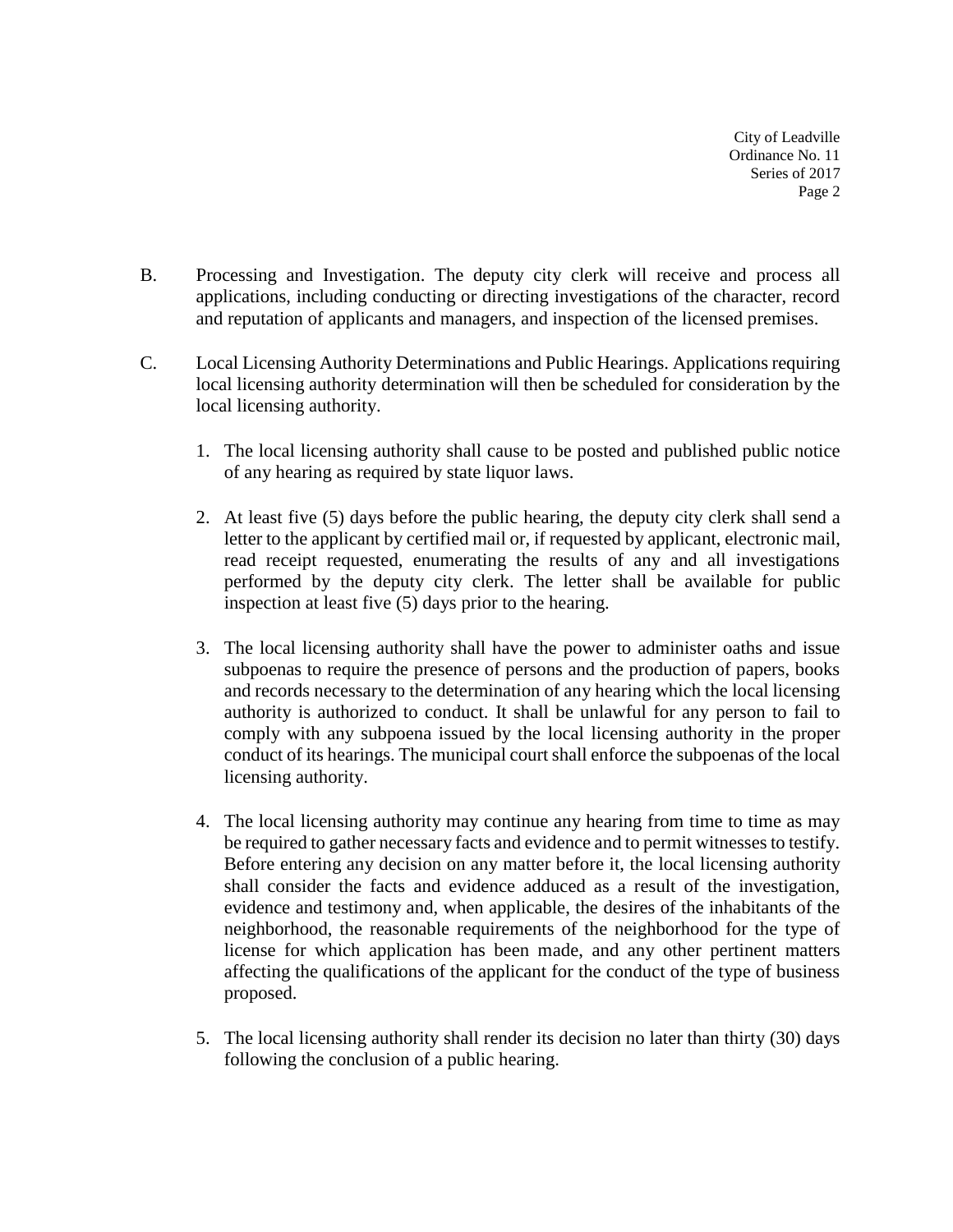- 6. The deputy city clerk shall send a written copy of the local licensing authority's decision and the reasons for the decision, by certified mail, to the applicant at the address shown on the application.
- 7. Upon approval by the deputy city clerk or the local licensing authority, as the case may be, applications will be forwarded by the deputy city clerk to the State for final consideration.
- D. Administrative Approvals.
	- 1. The following applications may be decided by the deputy city clerk, subject to appeal or referral to the local licensing authority:
		- a. Transfer of ownership of existing City license.
		- b. Change of corporate structure of existing City license.
		- c. Modification of premises of existing City license.
		- d. Renewal of existing City license.
		- e. Manager registration for existing City license.
		- f. Change of corporate or trade name permit for an existing City license.
		- g. Special events permits.
		- h. Alcohol beverage tastings permits.
		- i. Bed and breakfast permits.
		- j. All other City license-related applications not requiring a public hearing by the state liquor laws.
	- 2. The deputy city clerk may refer to the local licensing authority for a decision regarding any administrative application when, as determined in the discretion of the deputy city clerk, the public interest would be best served by the determination of the matter by the local licensing authority.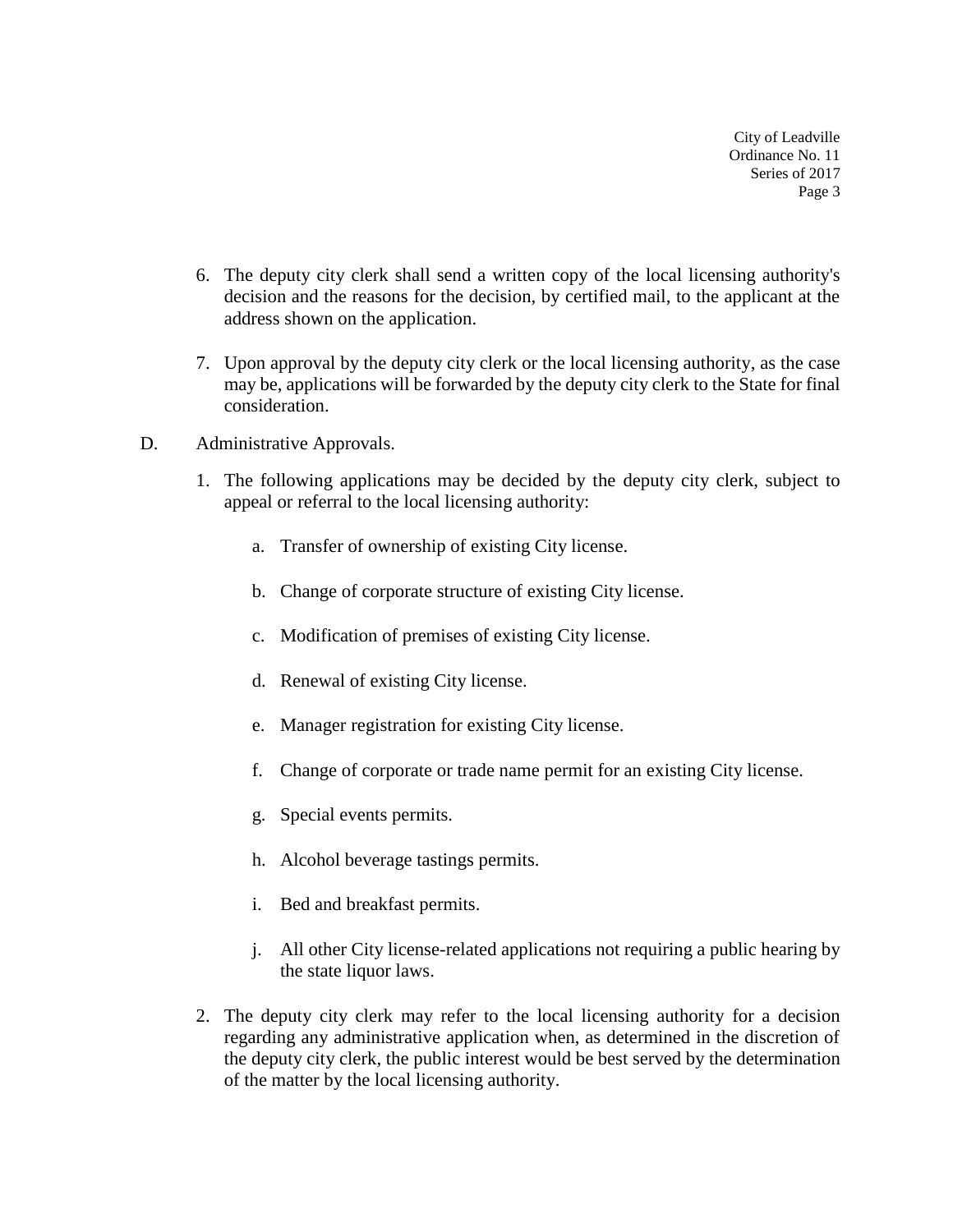- 3. Administrative applications will be approved or denied by the deputy city clerk within thirty (30) days of the date that the deputy city clerk determines an application is complete, subject to appeal to the local licensing authority or referral by the deputy city clerk to the local licensing authority.
- 4. Administrative applications denied by the deputy city clerk may be appealed to the local licensing authority. Appeals must be submitted in writing to the deputy city clerk within ten (10) days of denial, and may include a request for a hearing. Appeals to the local licensing authority will be decided de novo.
- E. Liquor Licensing Fees. The city council finds and determines that it is empowered by C.R.S. § 12-46-107, C.R.S. § 12-47-505, and C.R.S. § 12-48-107, as amended, to fix and collect certain fees in connection with the application for, issuance and renewal of certain types of liquor licenses. The city council further finds that the fees established in this chapter are reasonable and are in amounts sufficient to cover actual and necessary expenses incurred by the city in connection with the handling of such liquor licenses and application therefor. The city council shall set application and annual license fees charged for liquor licenses by resolution.

**Section 2.** Section 5.08.040 of Chapter 5.08 is hereby amended to read in full as follows:

#### **5.08.040 - Special events.**

The deputy city clerk is hereby authorized to approve an application for a special event permit for an event within the city of Leadville, pursuant to Section 5.08.030 of this article, without notification or referral to the state licensing authority for its approval or disapproval. In accordance with C.R.S. § 12-48-107(5)(a), the deputy city clerk or his or her designee shall report to the liquor enforcement division within ten (10) days after a special event permit is approved, the name of the organization to whom a permit was issued, the address of the permitted location and the permitted dates of alcohol beverage service.

**Section 3.** Section 5.08.050 of Chapter 5.08 is hereby amended to read in full as follows:

# **5.08.050 - Alcohol beverage tastings authorized; permit required.**

- A. Alcohol beverage tastings on the licensed premises of a retail liquor store licensee or of a liquor-licensed drugstore licensee are authorized to be conducted within the city in accordance with § 12-47-301(10), C.R.S., and subject to the provisions of this article.
- B. The deputy city clerk is authorized to approve and issue alcohol beverage tasting permits in accordance with Section 5.08.030 of this article and any other requirements of this article.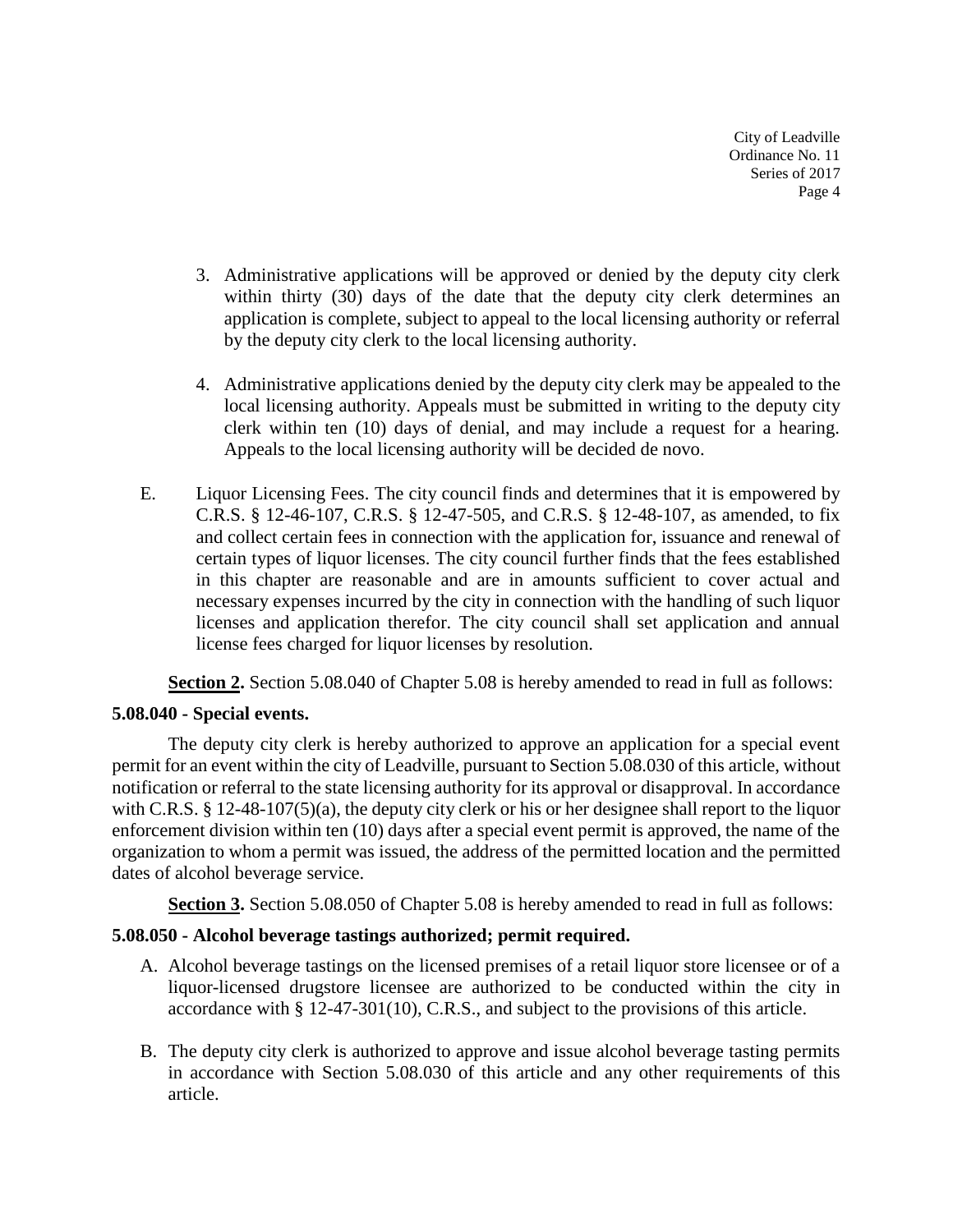- C. It shall be unlawful for any person to conduct alcohol beverage tastings within the city without having first received a permit issued in accordance with this section.
- D. Retail liquor store licensees and liquor-licensed drugstore licensees desiring to conduct alcohol beverage tastings shall submit an alcohol beverage tasting permit application to the deputy city clerk accompanied by the required fee.
- E. Submittal Requirements. Annually, the licensee shall submit an alcohol beverage tasting permit application obtained from the city clerk's office. Such permit shall be granted and renewed only upon application stating the name and address of the person desiring such license, the name of such business, the location, and such other information as the deputy city clerk may require.
- F. Advance Notification. No samples can be provided during an alcohol beverage tasting until the licensee has provided written notice to the police department and the city clerk's office at least forty-eight (48) hours prior to conducting said alcohol beverage tasting. Such notice shall contain the specific days and hours on which the alcohol beverage tasting will occur. In this regard, there is no limitation on the number of days for a tasting which a licensee may specify in each notice.
- G. Renewal of alcohol beverage tasting permits shall be concurrent with the renewal of licenses for retail liquor stores and liquor-licensed drugstores. A licensee's initial alcohol beverage tasting permit shall expire on the same date as the date that the licensee's retail liquor store or liquor-licensed drugstore license expires. The initial alcohol beverage tastings permit application fee shall not be prorated if the permit expires in less than a year.
- H. Tasting permits shall be conspicuously and prominently posted by the licensee on the licensed premises at all times during business hours.
- I. An alcohol beverage tasting permit shall only be issued to a retail liquor store or a liquorlicensed drugstore licensee whose license is valid, not subject to a current or pending enforcement action by the city or the state and in full force and effect.
- J. Alcohol beverage tastings within the city shall be subject to the following limitations in addition to C.R.S. § 12-47-301 (10):
	- 1. The licensee shall maintain on the licensed premises a log of all alcohol beverage tastings on forms proscribed by the local licensing authority, to be submitted to the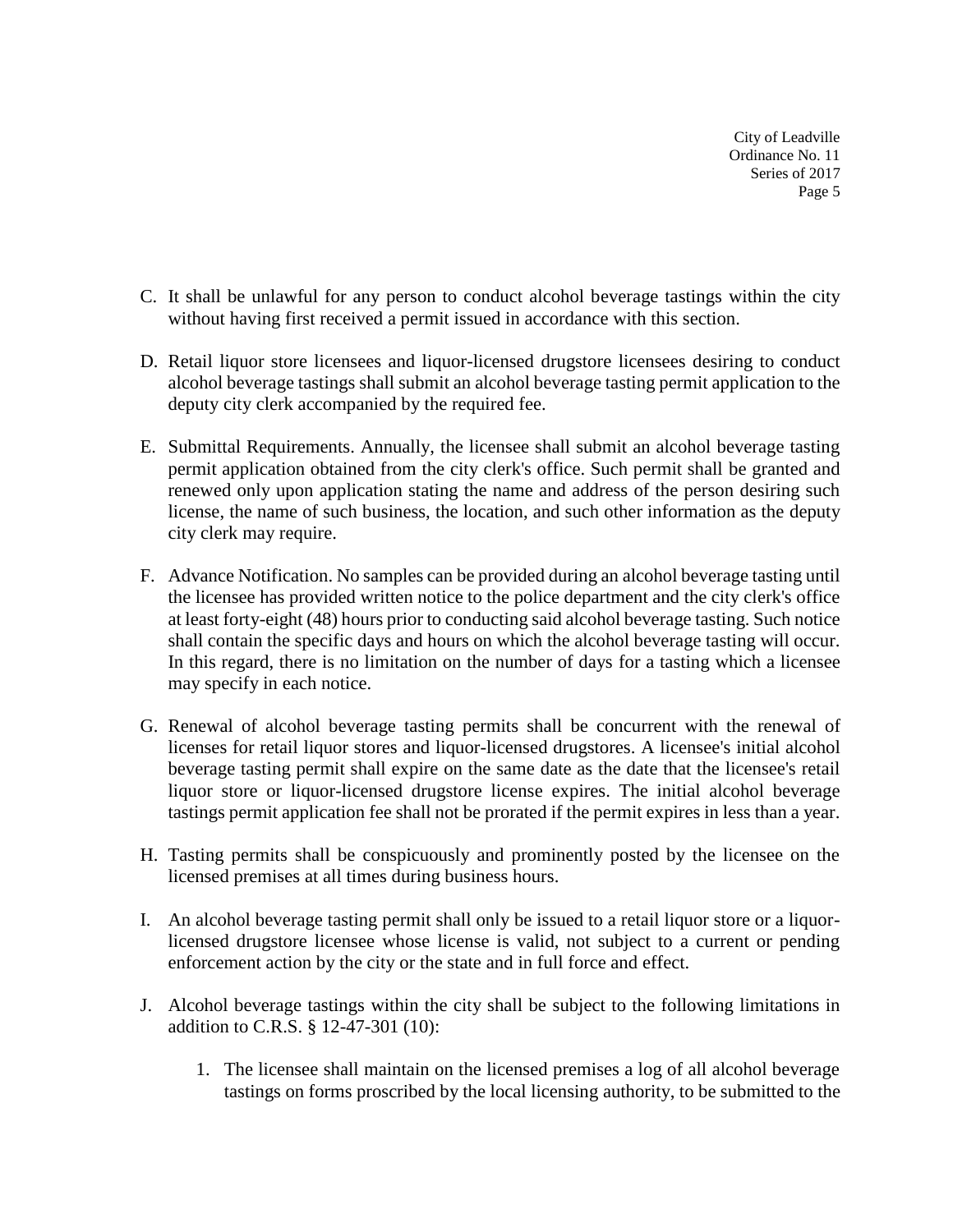deputy city clerk each year with the alcohol beverage tasting permit renewal application, and during all business hours the log shall be subject to inspection upon request by city and state officials authorized to enforce the Colorado Liquor Code and/or this code; and

2. The local licensing authority shall conduct a hearing with regard to any violation of this article in accordance with this chapter, the city's rules and regulations and § 12-47-601, C.R.S.

**Section 4. Remaining provisions.** Except as specifically amended hereby, all other provisions of the Leadville Municipal Code shall continue in full force and effect.

**Section 5. Codification Amendments.** The codifier of Leadville's Municipal Code is hereby authorized to make such numerical, technical and formatting changes as may be necessary to incorporate the provisions of this Ordinance within the Leadville Municipal Code.

**Section 6. Severability.** Should any one or more sections or provisions of this Ordinance be judicially determined invalid or unenforceable, such judgment shall not affect, impair or invalidate the remaining provisions of this Ordinance, the intention being that the various sections and provisions are severable.

**Section 7. Repeal.** Any and all ordinances or codes or parts thereof in conflict or inconsistent herewith are, to the extent of such conflict or inconsistency, hereby repealed; provided, however, that the repeal of any such ordinance or code or part thereof shall not revive any other section or part of any ordinance or code provision heretofore repealed or superseded and this repeal shall not affect or prevent the prosecution or punishment of any person for any act done or committed in violation of any ordinance or code hereby repealed prior to the taking effect of this ordinance.

INTRODUCED, READ, APPROVED AND ORDERED PUBLISHED in full on first reading this \_\_\_\_\_\_\_ day of \_\_\_\_\_\_\_\_\_\_\_, 2017.

Greg Labbe, Mayor

ATTEST:

Bethany Maher, Deputy City Clerk